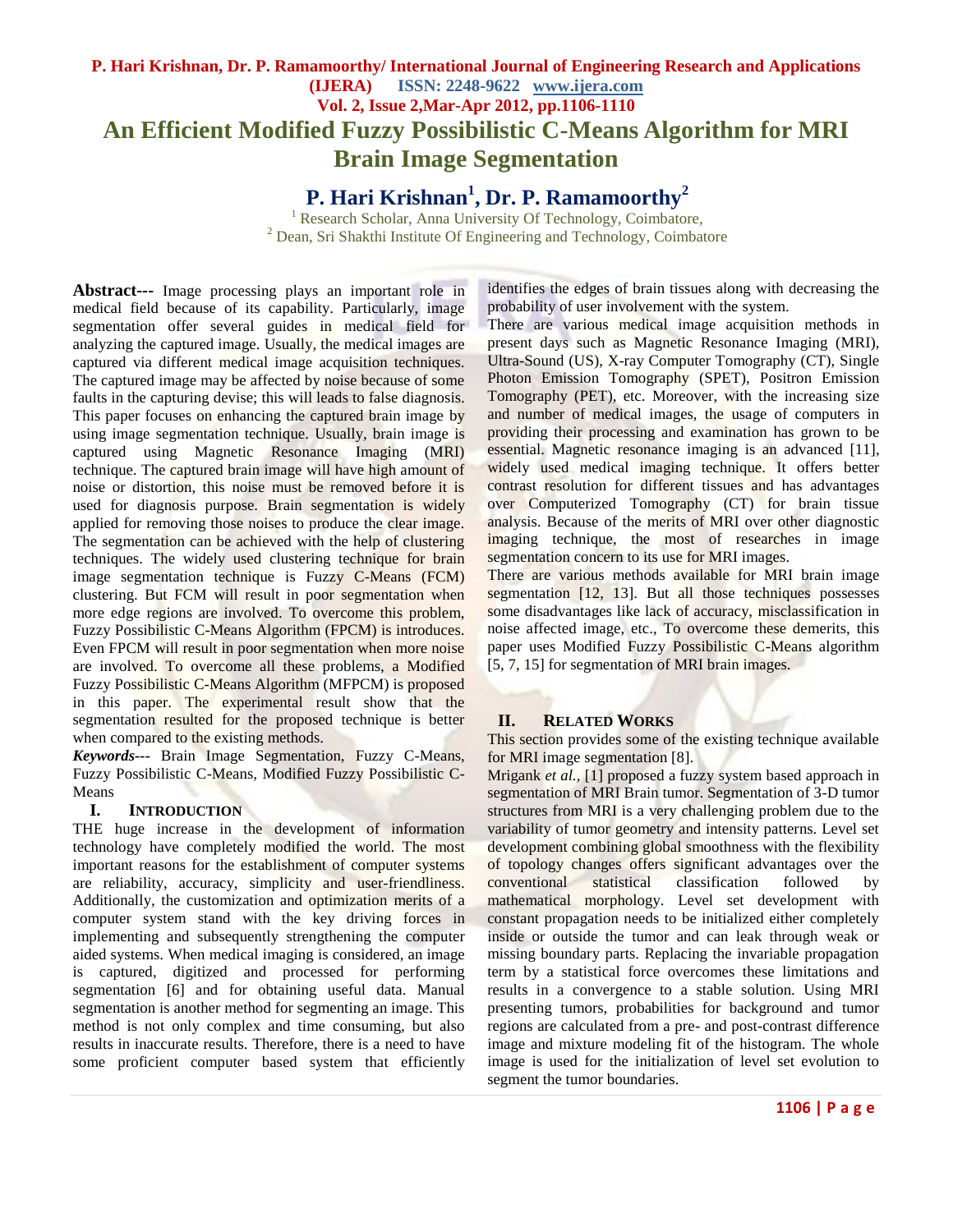#### **P. Hari Krishnan, Dr. P. Ramamoorthy/ International Journal of Engineering Research and Applications (IJERA) ISSN: 2248-9622 www.ijera.com Vol. 2, Issue 2,Mar-Apr 2012, pp.1106-1110**

Vasuda *et al.,* [2] puts forth a novel technique for MR Brain Image segmentation. Fuzzy clustering with the use of Fuzzy C- Means (FCM) algorithm [4] proved to be superior over the other clustering approaches in terms of segmentation efficiency. But the most important drawback of the FCM algorithm is the huge computational time required for convergence. The efficiency of the FCM algorithm [10] in terms of computational rate is improved by modifying the cluster center and membership value updation criterion. In his research, convergence rate is compared between the conventional FCM and the Improved FCM.

Krishnapuram *et al.,* [3] proposed a new clustering model named Possibilistic C-Means (PCM), which relaxes the column sum constraint so that the sum of each column satisfies the looser constraint  $0 < \sum_{i=1}^{c} u_{ik} \le c$ . In other words, each element of the k-th column can be any number between 0 and 1, as long as at least one of them is positive. They suggested that in this case the value should be interpreted as the typicality of relative to cluster i (rather than its membership in the cluster). They interpreted each row of U as a possibility distribution over X. The PCM algorithm they suggested for optimization of the PCM objective function sometimes helps to identify outliers (noise points).

#### **III. METHODOLOGY**

The methodology used in this paper for MRI brain image segmentation is the modified fuzzy possibilistic c-means algorithm. This technique combines the advantages of Possibilistic C-Means Algorithm [16] and logic with some modification in its membership function for removal on noise from the MRI brain images.

#### *Possibilistic C-Means Algorithm (PCM)*

The Possibilistic C-Means method uses a Possibilistic type of membership function to demonstrate the degree of similarity. It is beneficial that the memberships for representative feature points are very high and unrepresentative points have low membership. The intention function, which suits the necessities, is as follows,

$$
min \left\{ J_m(x, \mu, c) = \sum_{i=1}^{c} \sum_{j=1}^{N} \mu_{ij}^{m} d_{ij}^{2} + \sum_{i=1}^{c} \eta_{i} \sum_{j=1}^{N} (1 - \mu_{ij})^{m} \right\}
$$

where,  $d_{ij}$  indicates the distance between the  $j<sup>th</sup>$  data and the  $i<sup>th</sup>$ cluster center,  $\mu_{ii}$  represents the degree of belonging, m indicates the degree of fuzziness,  $\eta_i$  represents the appropriate positive number, c represents the number of clusters, and N represents the number of pixels.  $\mu_{ii}$  can be found with the help of the following equation,

$$
\mu_{ij} = \frac{1}{1 + \left(\frac{d_{ij}^2}{\eta_i}\right)^{\frac{1}{m-1}}}
$$

The value of  $\eta_i$  finds the distance at which the membership values of a point in a cluster happen to be 0.5. The major merit of this Possibilistic C-Means method is that the value of  $\eta_i$  can be set or modified based on every iteration. This can be achieved by modifying the values of  $d_{ii}$  and  $\mu_{ii}$ . The Possibilistic C-Means technique is highly robust in the occurrence of noise, in determining suitable clusters, and in providing a robust approximation of the centers.

Updating the membership values are based on the distance measurements. The Euclidean and Mahalanobis distance are two general distance measurements. The Euclidean distance performs better when a data set is dense or isolated and Mahalanobis distance considers the correlation in the data with the help of inverse of the variance-covariance matrix of data set which is described as below,

$$
D = \sum_{i,j=1}^{i,j=p} A_{ij} (x_i - y_i)(x_j - y_j)
$$
  

$$
A_{ii} = \rho_{ii} \sigma_i \sigma_j
$$

where,  $x_i$  and  $y_i$  represents the mean values of two different sets of parameters, X and Y.  $\sigma_i^2$  represents the corresponding variances, and  $\rho_{ij}$  indicates the coefficient of correlation between  $i<sup>th</sup>$  and  $j<sup>th</sup>$  variants.

*Fuzzy Possibilistic C-Means Algorithm (FPCM)*

Fuzzy Possibilistic C-Means algorithm comprises both possibility and membership values. FPCM model can be seen as below:

$$
\min_{(U,T,V)} \{J_{m,\eta}(U,T,V;X)\} = \sum_{i=1}^{N} \sum_{k=1}^{N} (u_{ik}^{m} + t_{ik}^{\eta}) D_{ikA}^{2}
$$

subject to the constraints

$$
m > 1, \eta > 1, 0 \le u_{ik}, t_{ik} \le 1, D_{ikA} = ||x_k - v_i||A, \quad and
$$
  

$$
\sum_{i=1}^{g} u_{ik} = 1 \forall k, \quad i, e, \quad U \in M_{f, cn}
$$

and

$$
\sum_{k=1} t_{ik} = 1 \forall i, \ i, e, \ T^t \in M_{fnc}
$$

Where U represents the membership matrix, T represents the possibilistic matrix, and V represents the obtained cluster centers, c and n indicates the cluster number and data point number. The first order essential conditions for extreme of  $J_{m,n}$ are: If  $D_{ikA} = ||x_k - v_i||$   $A > 0$  for all i and k,m,  $\eta > 1$  and X contains at least c distinct data points, then<br> $(U, T^t, V) \in M_{fcn} \times M_{fcn} \times R^p$ 

may minimize 
$$
J_{m,n}
$$
 only if  
\n
$$
u_{ik} = \left(\sum_{j=1}^{c} \left(\frac{D_{ikA}}{D_{jka}}\right)^{2/(m-1)}\right)^{-1}
$$
\n
$$
1 \le i \le c; 1 \le k \le n
$$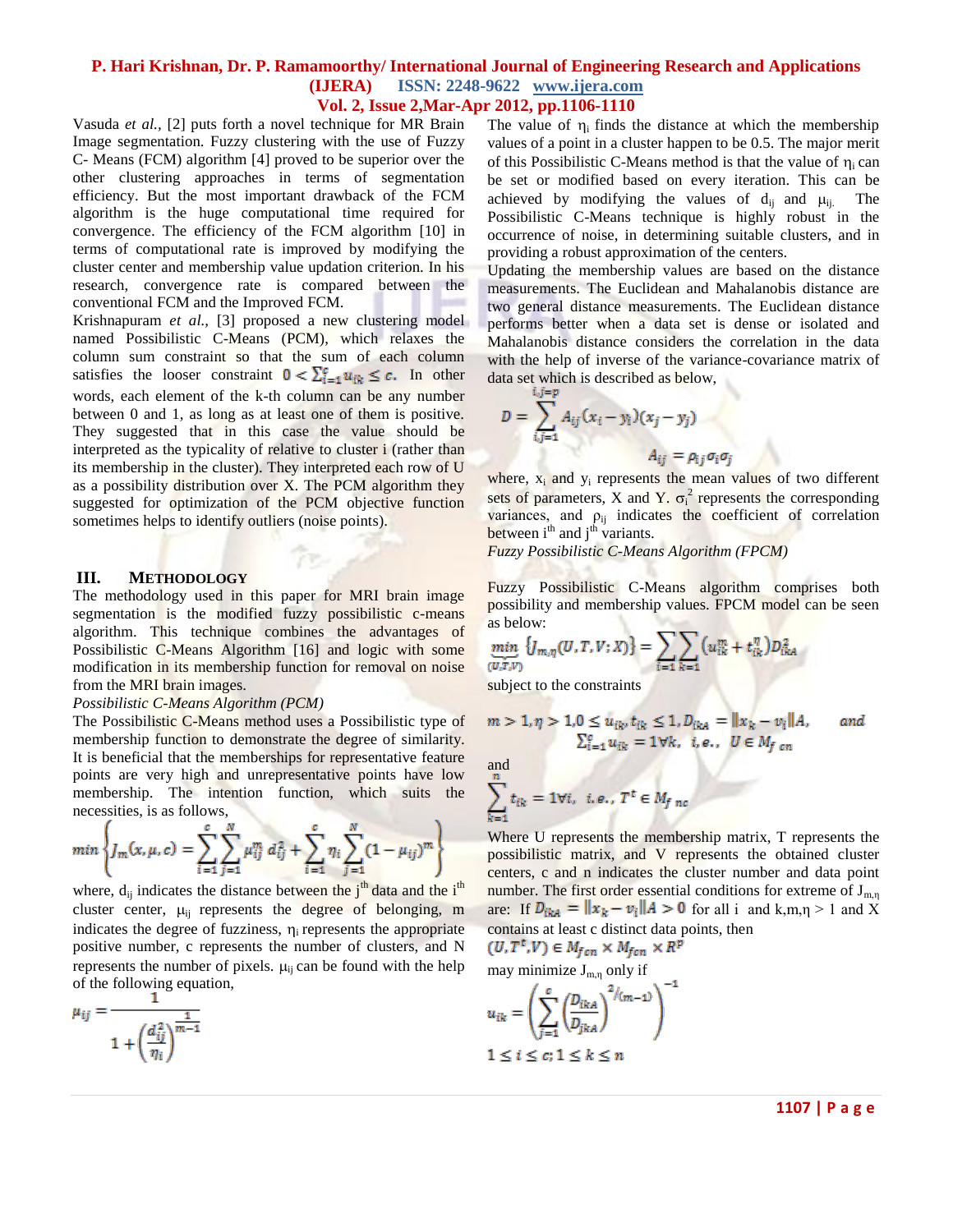## **P. Hari Krishnan, Dr. P. Ramamoorthy/ International Journal of Engineering Research and Applications (IJERA) ISSN: 2248-9622 www.ijera.com**

**Vol. 2, Issue 2,Mar-Apr 2012, pp.1106-1110**

$$
t_{ik} = \left(\sum_{j=1}^{n} \left(\frac{D_{ika}}{D_{ija}}\right)^{2/(\eta-1)}\right)^{-1}
$$

$$
1 \le i \le c; 1 \le k \le n
$$
  

$$
v_i = \frac{\sum_{k=1}^{n} (u_{ik}^m + t_{ik}^{\eta}) x_k}{\sum_{k=1}^{n} (u_{ik}^m + t_{ik}^{\eta})}, 1 \le i \le c
$$

The above equations indicate that membership  $u_{ik}$  is influenced by every c cluster centers, while possibility  $t_{ik}$  is influenced just by the  $i$ -th cluster center  $c_i$ . The possibilistic term distributes the  $t_{ik}$  with respect to every n data points, but not by means of every c clusters. Thus, membership can be described as relative typicality, it determines the degree to which a data fit in to cluster accordance with other clusters and is helpful in correctly label a data point. And possibility can be observed as absolute typicality, it determines the degree to which a data point belongs to cluster correctly to every other data points, it can decreases the consequence of noise. Joining both membership and possibility can afford to good clustering result. In PCM, the similarity is about 92.50, which is comparatively better than FCM and Modified FCM. The False Positive Rate is 12.80 and False Negative Ratio is 3.40, this false positive and negative ratio is lesser when compared to FCM and Modified FCM. As False Negative and Positive value is lesser when compared to the method of FCM. It is understandable that PCM is better in performance when compared to FCM and modified FCM.

#### *Modified Fuzzy Possibilistic C-Means Algorithm*

The selection of suitable objective function is the major factor for the success of the cluster technique and to achieve enhanced clustering [17]. Hence the clustering optimization is based on objective function to be used for clustering. To obtain an appropriate objective function, the following set of necessities is considered:

- The distance between clusters and the data points allocated to them must be reduced
- The distance between clusters must to be reduced

The desirability between data and clusters is modeled by the objective function. Also Wen-Liang Hung provides a new technique called Modified Suppressed Fuzzy C-Means, which considerably improves the function of FCM because of a prototype-driven learning of parameter  $\alpha$ . The learning procedure of  $\alpha$  is dependent on an exponential separation strength between clusters and is updated at every iteration. The  $\alpha$  is described as:

$$
\alpha = exp\left(-\min_{i \neq k} \frac{\|v_i - v_k\|^2}{\beta}\right)
$$

where  $\beta$  represents a normalized term so that  $\beta$  is taken as a sample variance. That is,  $\beta$  is described as:

$$
\beta = \frac{\sum_{j=1}^{n} ||x_j - \bar{x}||^2}{n} \text{ where } \bar{x} = \frac{\sum_{j=n}^{n} x_j}{n}
$$

However the statement which must be presented here is the common value used for this parameter by every data at each iteration, which may provided in error. Thus the weight parameter is introduced for determining common value for α. Or each point of the data set contains a weight in association with each cluster. So the usage of weight allows providing good classification particularly in the case of noise data. So the weight is determined as given below:

$$
w_{ji} = exp\left(-\frac{\left\|x_j - v_i\right\|^2}{\left(\sum_{j=1}^n \left\|x_j - \bar{v}\right\|^2\right) * \mathcal{C}/n}\right)
$$

where  $w_{ii}$  indicates the weight of the point j in accordance with the class i. This weight is used to alter the fuzzy and typical separation. All the techniques described previously are iterative in nature, since it is not likely to change any of the objective functions evaluated straightly. Otherwise to categorize a data point, cluster centroid has to be nearer to the data point, it is membership; and for determining the centroids, the typicality is used for reducing the undesirable cause of outliers. The objective function contains two expressions:

- (i) Fuzzy function and use of fuzziness weighting exponent,
- (ii) Possibililstic function and use of typical weighting exponent

But the two coefficients in the objective function are alone used as exhibitor of membership and typicality. A new relation, slightly unusual, offers a very fast reduction in the function and enhances the membership and the typicality when they inclined near 1 and reduce this degree when they are near 0. This relative is to provide Weighting exponent as exhibitor of distance in the two under objective functions. The objective function of the MFPCM can be described as below:

$$
J_{MFPCM} = \sum_{i=1}^{N} \sum_{j=1}^{n} \left( \mu_{ij}^{m} w_{ji}^{m} d^{2m}(x_{j}, v) + t_{ij}^{n} w_{ji}^{n} d^{2n}(x_{j}, v_{i}) \right)
$$

 $U = {\mu_{ii}}$  indicates a fuzzy partition matrix, and is described as: - 10

$$
u_{ij} = \left[ \sum_{k=1}^{c} \left( \frac{d7 X_j, v_i}{d7 X_j, v_k} \right)^{2m/(m-1)} \right]^{-1}
$$

 $T = {t_{ij}}$  indicates a typical partition matrix, is represented as:

$$
t_{ij} = \left| \sum_{k=1} \left( \frac{a \cdot x_j, v_i}{d^2 X_j, v_k} \right) \right|
$$

V = { $v_i$ } indicates c centers of the clusters, is represented as:<br>  $v_i = \frac{\sum_{j=1}^{n} (\mu_{ij}^m w_{ji}^m + t_{ij}^n w_{ji}^n) * x_j}{\sum_{j=1}^{n} (\mu_{ij}^m w_{ji}^m + t_{ij}^n w_{ji}^n)}$ 

With the help of this segmentation result of MRI brain image using the modified fuzzy possibilistic c-means algorithm, the noise pixels can be easily predicted with better accuracy.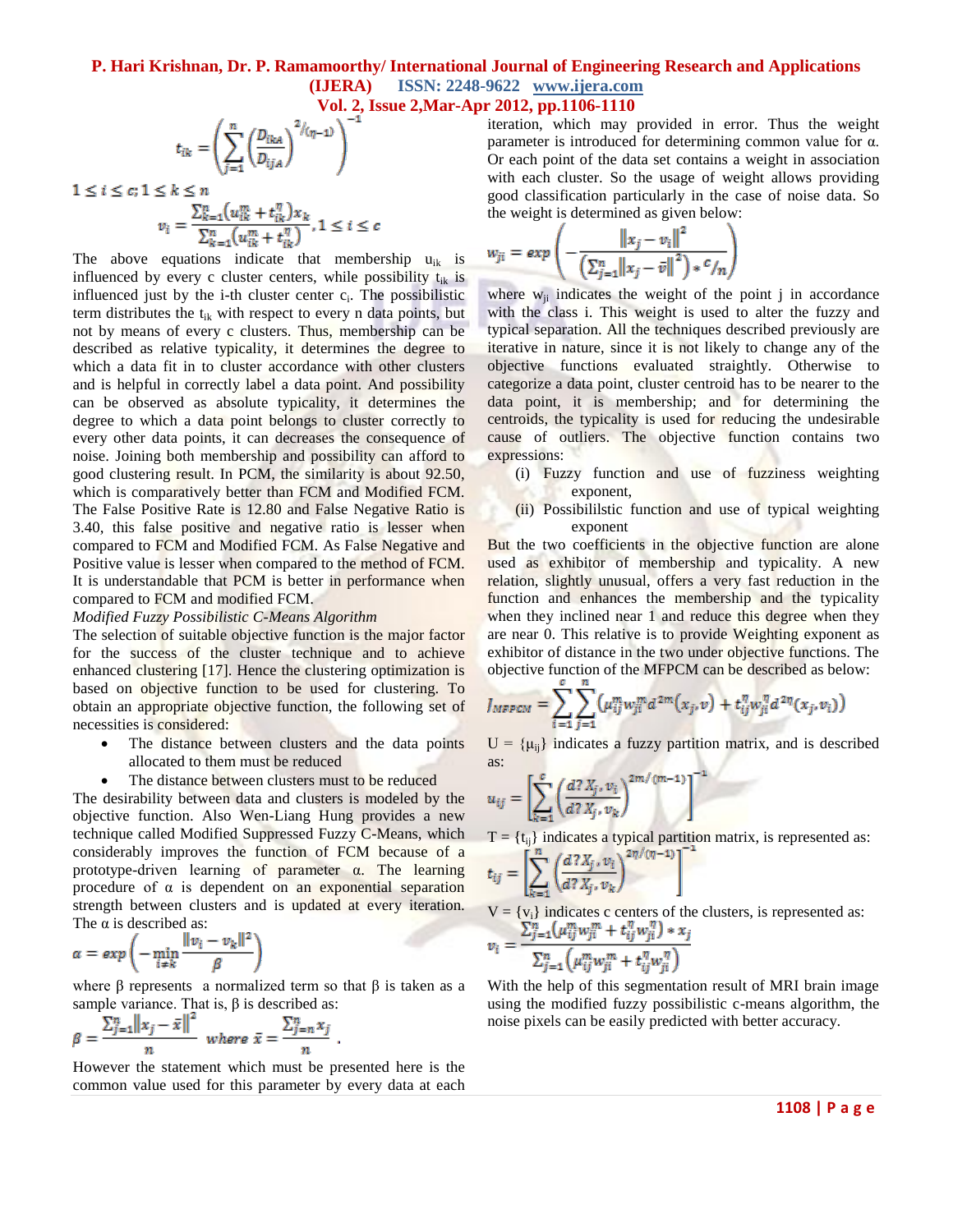### **P. Hari Krishnan, Dr. P. Ramamoorthy/ International Journal of Engineering Research and Applications (IJERA) ISSN: 2248-9622 www.ijera.com Vol. 2, Issue 2,Mar-Apr 2012, pp.1106-1110**

#### **IV. EXPERIMENTAL RESULTS**

The proposed MRI brain segmentation technique is evaluated using the real MRI data obtained from the Internet Brain Segmentation Repository. Figure 1 shows the segmentation result for the existing and proposed segmentation methods. Figure 1(a) represent the original MRI brain image with noise, figure 1(b) represent the segmentation result using FCM technique, figure 1(c) represents the segmentation result using the FPCM technique and figure 1(d) represents the segmentation result using the proposed MFPCM technique. It can be clearly observed from the figure that the segmentation result obtained by the proposed technique is better when compared to the existing segmentation method.

Figure 2 shows the similarity measure for the FPCM and proposed MFPCM with various noise levels. Initially the similarity measure is same for both methods, but when the noise level is increased, the similarity measure starts decreasing for both methods.



Figure 1. Comparison of Segmentation Result for MRI Brain Image (a) Original Image with Noise, (b) Segmentation using FCM, (c) Segmentation using FPCM, (d) Segmentation using MFPCM



Figure 2. Similarity Measure for the Different Segmentation with Various Noise Level

When the noise level is 1, the similarity measure by using FCM is 0.971, FPCM is 0.973 and 0.975 for using MFPCM that us little higher than FCM and FPCM techniques. When the noise level starts increasing, the difference will also start increasing. When the noise level is 4, the similarity measure is 0.926 for FCM, 0.945 for FPCM and 0.96 for the proposed MFPCM. For the noise level of 8, the similarity measure is 0.881 for FCM, 0.906 for FPCM and 0.945 for the proposed MFPCM which much higher than the existing FCM and FPCM segmentation techniques. Overall, the segmentation result is better for the proposed segmentation technique than the existing techniques.

### **V. CONCLUSION**

Image enhancement in medical field is a wide problem because of the noise occurrence in the captured image because of some faults in the capturing device. This will help the doctors to analyze the better image and for providing better diagnosis. This can be done with the help of image segmentation technique. This paper focuses on brain image enhancement with the help of image segmentation. Clustering is considered to be better segmentation technique because of its advantages. There are several techniques exist for this purpose, but those techniques fails when more edges and noise are involved. To overcome those problems, this paper proposed a Fuzzy Possibilistic C-Means algorithm for segmenting the MRI brain image. The experimental result shows that the proposed segmentation technique is very effective in enhancing the MRI brain image better than the existing techniques.

#### **REFERENCES**

[1] Mrigank Rajya, Sonal Rewri and Swati Sheoran, "Application of Fuzzy System in Segmentation of MRI Brain Tumor", (IJCSIS) International Journal of